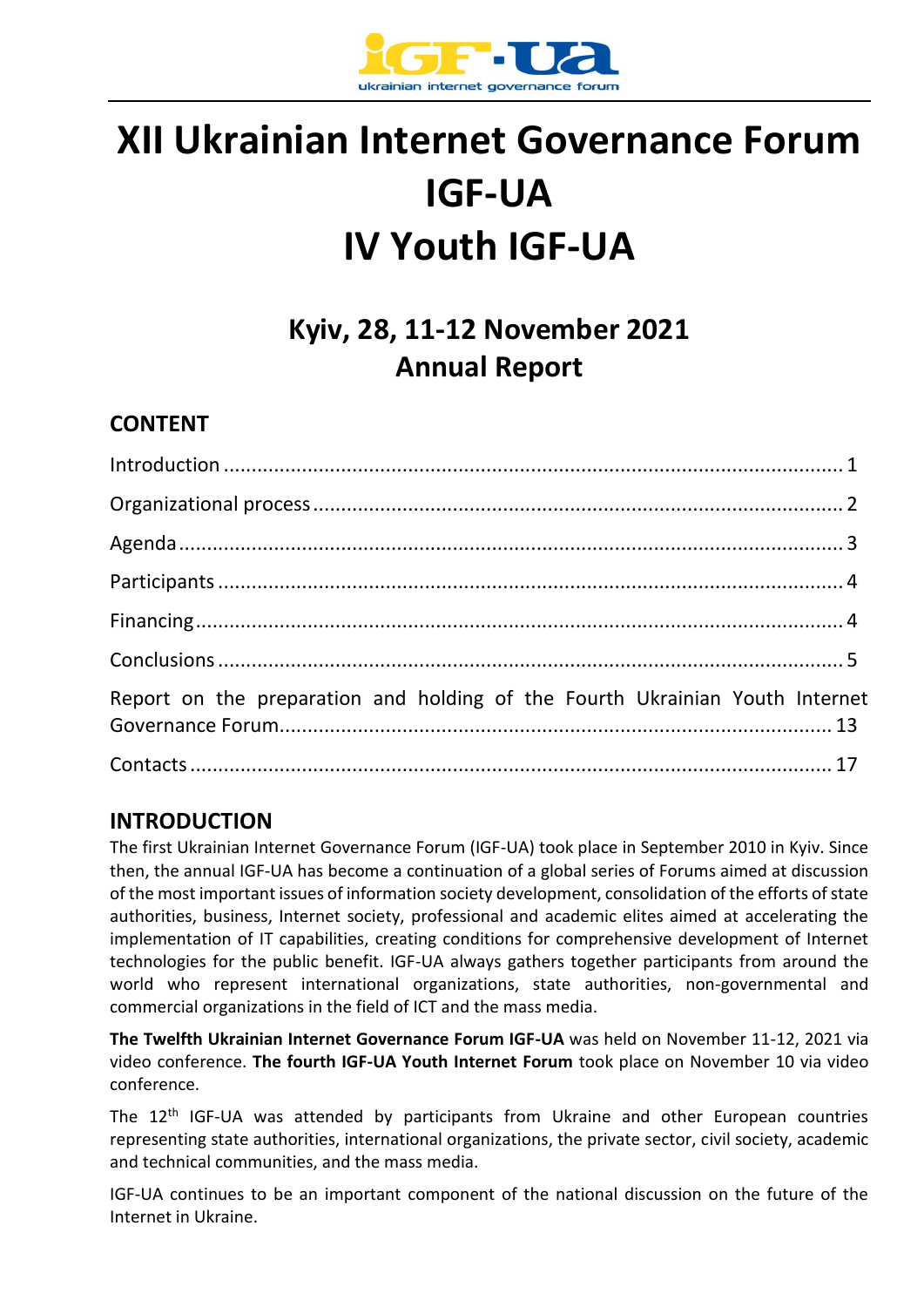

## **ORGANIZATIONAL PROCESS**

The activities of the IGF-UA Organizing Committee are based on the "Guidelines for Holding the Ukrainian Internet Governance Forum IGF-UA (Memorandum of Understanding)". This document was developed to implement the decisions made during the 4<sup>th</sup> IGF-UA.

*"Guidelines for the Ukrainian Internet Governance Forum IGF-UA (Memorandum of Understanding)": [http://igf-ua.org/docs/Principles.doc.](http://igf-ua.org/docs/Principles.doc)*

All representatives of the Internet community, who came up with a proposal on the inclusion of his/her candidacy into the Organizing Committee and agreed with the "Guidelines…» were elected to the Organizing Committee. Thus, the Organizing Committee included 17 people who in a balanced manner represented various stakeholder groups: state authorities, international organizations, the private sector, civil society, scientific and technical communities.

|                 | <b>Name</b>          | Organisation                                                                                                                          | Stakeholder group                       |  |
|-----------------|----------------------|---------------------------------------------------------------------------------------------------------------------------------------|-----------------------------------------|--|
| 1.              | Mikhail Anisimov     | <b>ICANN</b>                                                                                                                          | International organizations             |  |
| 2.              | Oleksandr Arutiunian | The Ukrainian Internet Association                                                                                                    | Private sector                          |  |
| 3.              | Oleksandr Baranov    | State Scientific Institution "Institute of Information,<br>Security and Law of the National Academy of Legal<br>Sciences of Ukraine". | The academic and technical<br>community |  |
| 4.              | Volodymyr Zvieriev   | The National Security and Defense Council of<br>Ukraine                                                                               | Government organizations                |  |
| 5.              | Yurii Kargapolov     | NGO "ISOC Chapter Ukraine"                                                                                                            | Private sector                          |  |
| 6.              | Dmytro Kohmanyuk     | Independent Expert                                                                                                                    | Private sector                          |  |
| 7.              | Volodymyr Kukovskyi  | Secretary of the Organizing Committee                                                                                                 | Civil society                           |  |
| 8.              | Yurii Matsyk         | Ministry of Digital Transformation of Ukraine                                                                                         | Government organizations                |  |
| 9.              | Vitalii Moroz        | NGO "Internews-Ukraine"                                                                                                               | Civil society                           |  |
| 10.             | Ivan Pietukhov       | Commission on Science and IT of the Ukrainian<br>League of Industrialists and Entrepreneurs (ULIE)                                    | Private sector                          |  |
| 11.             | Oksana Prykhodko     | European Media Platform                                                                                                               | Civil society                           |  |
| 12.             | Andrii Semenchenko   | National Commission for the State Regulation of<br>Communications and Informatization                                                 | Government organizations                |  |
| 13 <sub>1</sub> | Oleksii Semeniaka    | <b>RIPE NCC</b>                                                                                                                       | International organizations             |  |
| 14.             | Yurii Smielianskyi   | Public Association Commission on Science and<br><b>Information Technology</b>                                                         | Civil society                           |  |
| 15.             | Svitlana Tkachenko   | Hostmaster Ltd                                                                                                                        | Private sector                          |  |
| 16.             | Anastasia Tkachuk    | Independent expert, representative of the IGF-UA<br>Youth Community                                                                   | Civil society                           |  |
| 17.             | <b>Ihor Cherniak</b> | Security Service of Ukraine                                                                                                           | Government organizations                |  |

#### **Members of the IGF-UA Organizing Committee**



**Participation of representatives of various stakeholders in the IGF-UA Organizing Committee**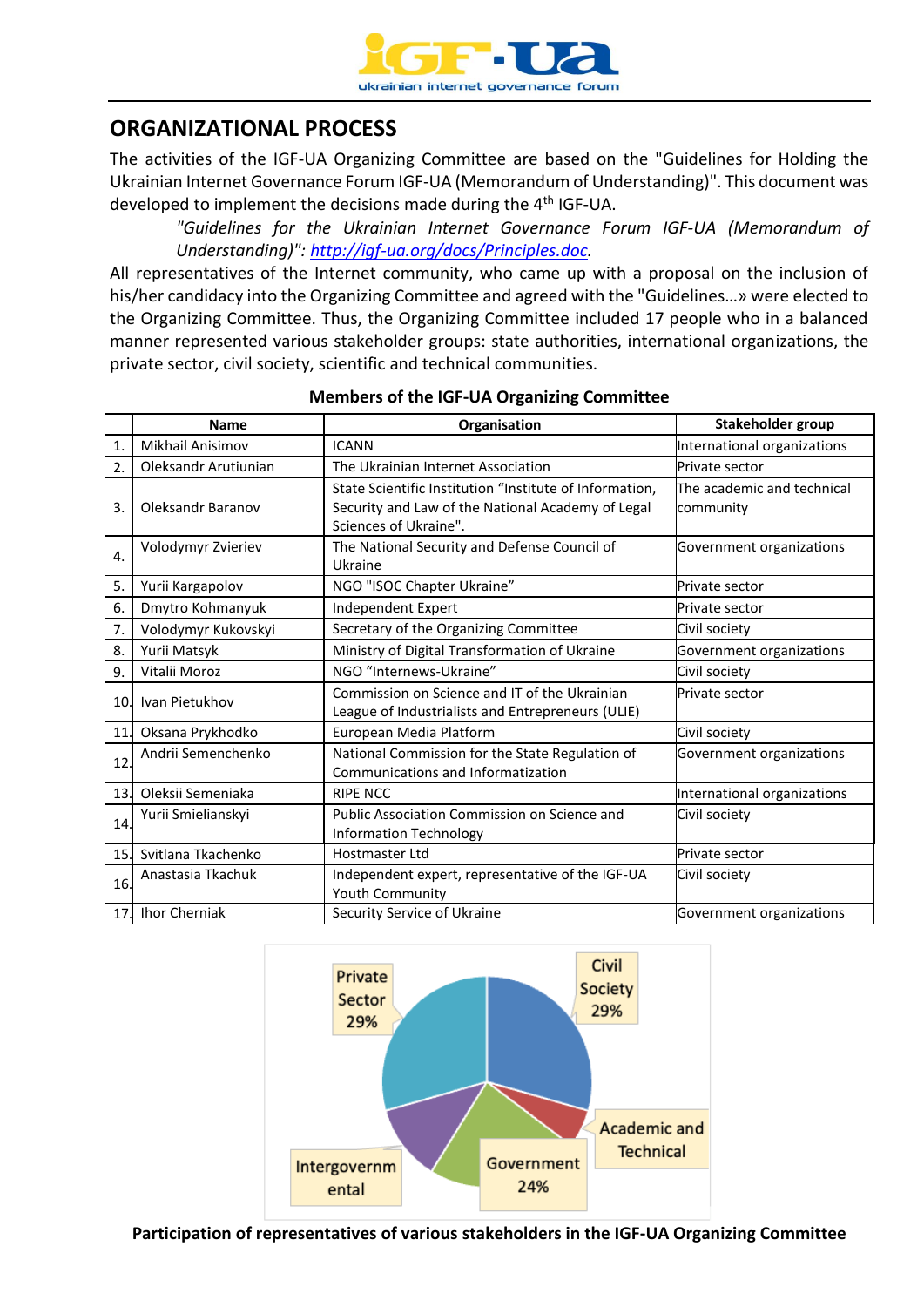

The IGF-UA Organizing Committee had been working not only during the actual preparation of the IGF events but throughout the period between the 11<sup>th</sup> and 12<sup>th</sup> IGF-UA. During this period, seven meetings of the Organizing Committee took place – on 17.08.2021, 06.09.2021, 21.09.2021, 04.10.2021, 19.10.2021, 27.10.2021, 03.11.2021 [\(http://igf-ua.org\)](http://igf-ua.org/).

The Organizing Committee has appointed the list of five Organizers of IGF-UA: The Ukrainian Internet Association (UIA), Commission on Science and IT of the Ukrainian League of Industrialists and Entrepreneurs, RIPE NCC (RIPE Network Coordination Centre), NGO "Internews-Ukraine", and Hostmeister LLC. Three organizations have sponsored IGF-UA: Internet Corporation for Assigned Names and Numbers (ICANN), IGF Supporting Association (IGFSA), and Internet Society.

The forum was supported by the Ministry of Digital Transformation of Ukraine, the National Commission for State Regulation of Communications and Informatization, the Office of the National Security and Defense Council of Ukraine, and the International NGO European Media Platform.

Among the organizers of the IGF-UA and the organizations that supported the Forum, various stakeholders are represented in a balanced manner:

- Civil Society/Private Sector: The Ukrainian Internet Association, Commission on Science and IT of the Ukrainian League of Industrialists and Entrepreneurs;
- Civil society: NGO "Internews-Ukraine", International NGO "European Media Platform";
- Private sector: RIPE Network Coordination Centre; Hostmaster LLC;
- Governmental organizations: Ministry of Digital Transformation of Ukraine, National Commission for State Regulation of Communications and Informatization, Office of the National Security and Defense Council of Ukraine;
- International organizations: Internet Society, IGF Supporting Association (IGFSA), Internet Corporation for Assigned Names and Numbers (ICANN).

Media partners were as follows: I-UA.tv – general information sponsor; Interfax-Ukraine – general media partner; НВ – a media partner.

## **AGENDA**

The main goal of IGF-UA is to develop Internet governance in Ukraine through multilateral dialogue, as well as to promote partnerships aimed at coordinating stakeholders for the best and most balanced development of the Internet for the benefit of Ukrainian citizens. Based on this goal, the Organizing Committee identified a list of main topics for discussion at the IGF-UA. 11 sections for discussions and debates were formed based thereon.

**Section No1. Cybersecurity and Human Rights in Ukraine. Cybersecurity Standards.**

**Section No 2. Internet Freedom and Digital Rights.**

**Section No 3. Emerging Technologies and Artificial Intelligence.**

**Section No 4. Cyber-Secure Cities, Smart Cities.**

**Section No 5. Internet of Things and Security Issues.**

**Section No 6. Trends in the Internet Governance Development.**

**Section No 7. Telecommunications Infrastructure; Introduction of the Law on Electronic Communications.**

**Section No 8. Stakeholders of Ukraine's Integration into the Digital Single Market (Users Role).**

**Section No 9. Covid-19 and Digital Transformation.**

**Section No 10. The Impact of Policy on the Internet and Internet Technical Solutions.**

**Section No 11. Internet Standards: Where They Come from, Who Creates, How They Work, Whether Ukraine Participates in the Development of Standards.**

The results of the Forum were summed up at the **Final Plenary Session**. *The full version of the programme of the 12th IGF-UA is available at: <http://igf-ua.org/programa-igf-ua-2021>*.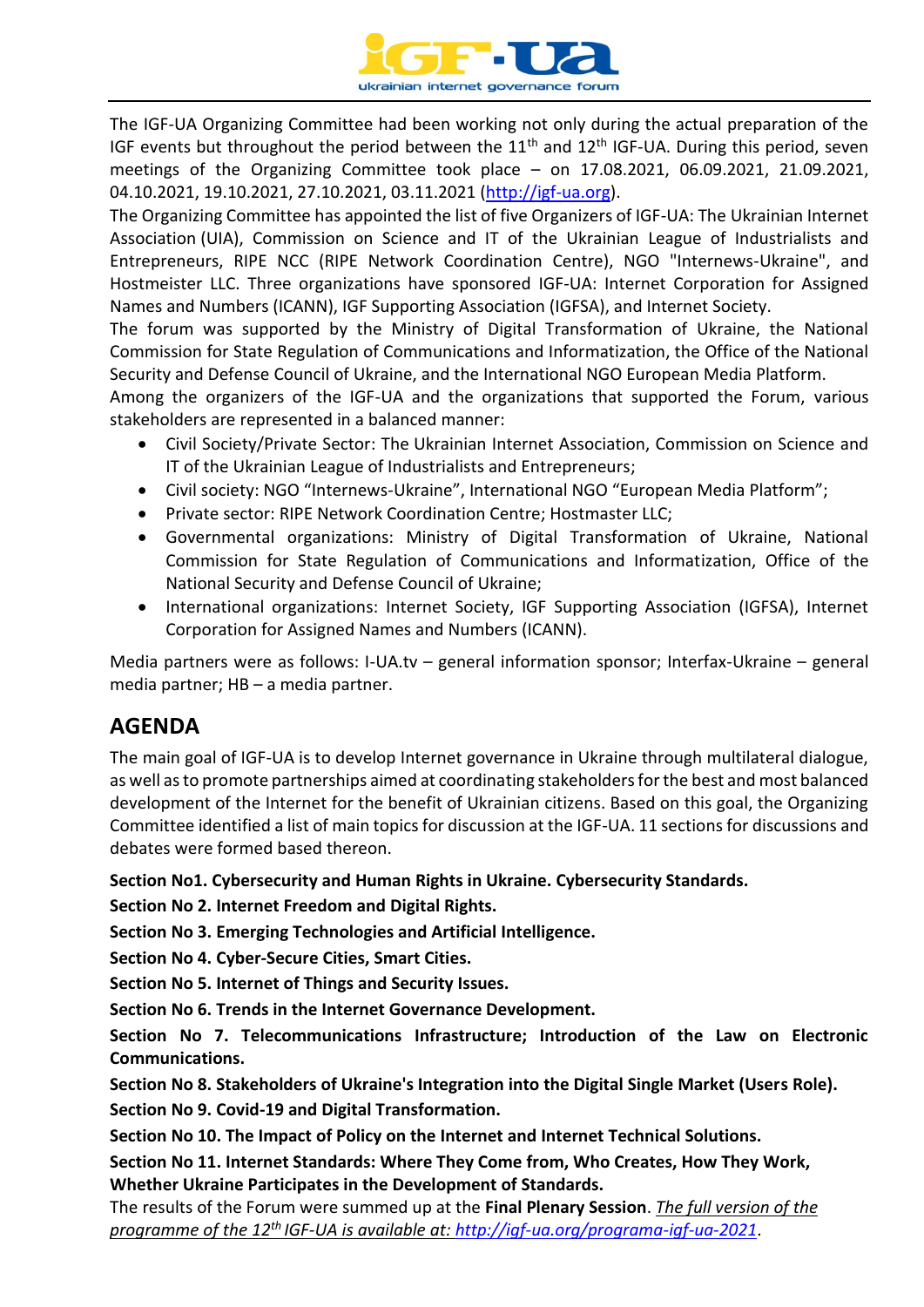

## **PARTICIPANTS**

The Forum was attended by a significant number of participants from Ukraine and other European countries representing state authorities, international organizations, the private sector, civil society, the academic and technical community, the mass communication media and the youth.

As the forum was held via video conference, everyone could participate therein without registration.

Participants had the opportunity to provide their feedback via chat and e-mail.

## **FINANCING**

Following the Guidelines of the Ukrainian Internet Governance Forum IGF-UA (Memorandum of Understanding), the necessary resources in terms of the preparation and conduct of the Forum were provided by the Organizers and Sponsors of IGF-UA.

|                                      | Organizer/<br>Sponsor             | <b>Balance</b><br>from 2020<br>(including)<br>the<br>exchange<br>rate ratio<br>10.2020/<br>10.2021 | Proceeds in 2021     |                |              | <b>Expenses in 2021</b>                                                       |                        | <b>Balance</b> |
|--------------------------------------|-----------------------------------|----------------------------------------------------------------------------------------------------|----------------------|----------------|--------------|-------------------------------------------------------------------------------|------------------------|----------------|
| <b>Exchang</b><br>e Rates<br>10.2021 |                                   |                                                                                                    | Responsible          | currency       | <b>UAH</b>   | Items of expenses                                                             | Amounts,<br><b>UAH</b> |                |
|                                      | 30,47 & RIPE NCC (2019)           | 16 522,49 & Prykhodko                                                                              |                      |                |              | Development of the<br>National IGF-UA website                                 | 30 000,00 8            | 500.0          |
|                                      |                                   |                                                                                                    |                      |                |              | Development of the Youth<br>IGF-UA website                                    | 30 000,00 \$           |                |
|                                      |                                   |                                                                                                    |                      |                |              | Settlement and cash<br>services                                               | 2450,00 8              |                |
|                                      |                                   |                                                                                                    |                      |                |              | Development of the Youth                                                      |                        |                |
|                                      | IGF-SA (2019)                     |                                                                                                    | 48,80 ₴ Prykhodko    |                |              | IGF-UA logo                                                                   | 3 150,00 8             |                |
|                                      | 26,27 & IGF-SA (2020)             | 52 014,60 & Prykhodko                                                                              |                      |                |              |                                                                               | 2985,892               |                |
|                                      | ICANN (2019)                      |                                                                                                    | 4986,61 & Kargapolov |                |              | Promotion of IGF-UA and<br>Youth IGF-UA                                       | 4986,612               | 0,008          |
|                                      |                                   |                                                                                                    |                      |                |              |                                                                               | 2027,50 %              |                |
|                                      | <b>RIPE NCC (2021)</b>            |                                                                                                    | Prykhodko            | 750,00€        | 22852,50 8   | Settlement and cash<br>services                                               | 3370,00 8              | 9 205,00 8     |
|                                      |                                   |                                                                                                    |                      |                |              | Translation of the IGF-UA<br>report                                           | 8 250,00 8             |                |
|                                      | ICANN (2021)                      |                                                                                                    | Tkachenko            | \$1500,00      | 40 290,00 8  |                                                                               |                        | 0,008          |
| 26,862                               | Hostmaster Ltd<br>(2021)          |                                                                                                    | Tkachenko            |                | 13710,008    | Simultaneous translation                                                      | 54 000,00 8            | 0,008          |
|                                      | Commission of<br>ULIE (2021)      |                                                                                                    | Pietukhov            |                | 6000,008     | Providing and supporting<br>an online platform                                | 6000,008               | 500,0          |
|                                      | l-ua.tv                           |                                                                                                    | Pietukhov            |                |              | Organization and<br>30 000,00 a provision of 2 broadcast<br>channels (stream) | 30 000,00 8            | 6,008          |
|                                      | <b>Internet Society</b><br>(2021) |                                                                                                    | Prykhodko            | \$1000,00      | 26 270,00 8  |                                                                               | 6,008                  | \$1000,00      |
|                                      | <b>RIPE NCC (2021)</b>            |                                                                                                    | Kargapolov           | 983,06€        | 29 953,84 8  |                                                                               | 0.008                  | 983,06€        |
| <b>Balance 2019-2020:</b>            |                                   | 73 572,50 ₴                                                                                        |                      | Proceeds 2021: | 169 076,34 & | Amounts 2021:                                                                 | 177 220,00 ₴           |                |
|                                      |                                   |                                                                                                    |                      |                |              | Balance на 2022:                                                              |                        | 65 428,84 &    |

By its decision, the Organizing Committee approved the formation of a unified budget of the IGF-UA and the Youth IGF-UA, including fundraising and spending.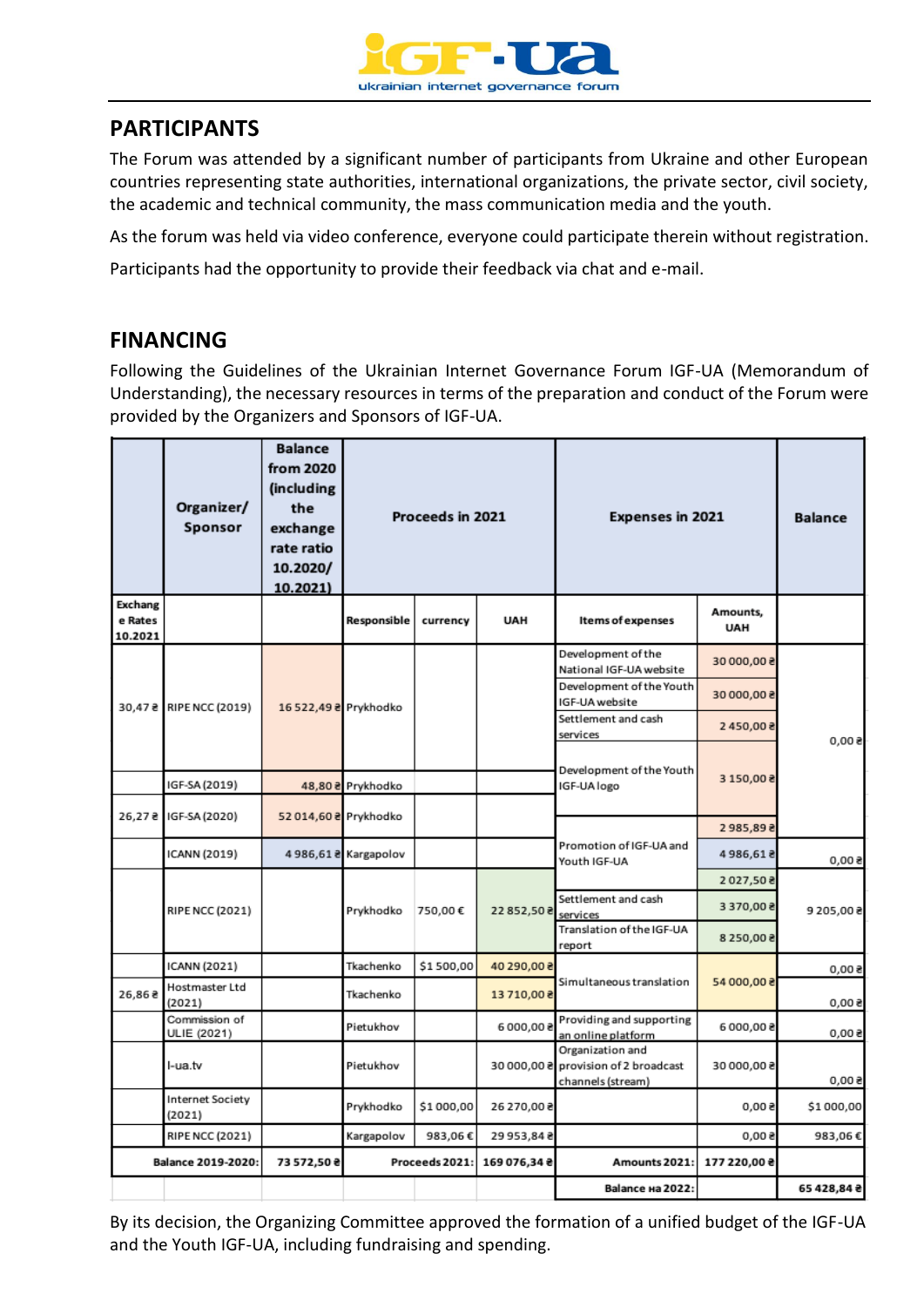

According to the decision of the Organizing Committee, the remaining balance will be used to hold IGF-UA events in Ukraine in 2022.

## **CONCLUSIONS**

The final statements were made by the panel moderators at the final discussion panel. The emphasis was made on the fruitfulness of the discussions, the importance of implementing international experience in Ukraine and the role of the  $11<sup>th</sup>$  IGF-UA discussions in further improving the Internet governance.

#### Section 1. **"CYBER SECURITY AND HUMAN RIGHTS IN UKRAINE. CYBER SECURITY STANDARDS"**

Moderator: I. Pietukhov (UUIE), co-moderator: O. Semeniaka (RIPE NCC).

Participants of the section summarized the answers to a range of topical issues in this area:

1. There is a problem of proper understanding of key concepts in the field of cybersecurity, their proper delineation and correlation, which is critical for creating an effective mechanism for counteracting threats in cyberspace, as well as an effective mechanism for legal support in this area.

It is required to:

- develop clearly defined regulatory documents;
- determine which organizational, legal, technical, educational activities should be carried out by responsible entities;
- add security measures to the practical measures to ensure human cybersecurity, and provide a relevant definition thereof.

2. The role of cybersecurity standards in ensuring cybersecurity is extremely important. At the national level, it is necessary to constantly analyze and summarize the experience of such institutions as ITU, ISO / IEC, NIST.

It is necessary to:

- Develop and adopt the national standards in the field based on international and regional ones.
- Implement and adapt the standards of the member states of the relevant standardization organizations with which relevant international agreements are concluded

3. Choosing a model for building a security system in cyberspace, the current Ukrainian government has chosen the wrong Russian way: providing security for the government itself.

Identified threats and risks:

- The part of individual freedom to be ceded as payment for protection against threats from cyberspace is not defined.
- The price of "refusal from freedom" to achieve security from such threats poses additional threats to social and political and social and economic instability and, as a consequence, additional threats to Ukraine's national security.
- The level of security of citizens that the state can guarantee has never been identified.

Therefore, it is impossible to determine the adequacy of the price of "refusal from freedom" concerning the level of security guaranteed by the authorities from the threats arising from cyberspace.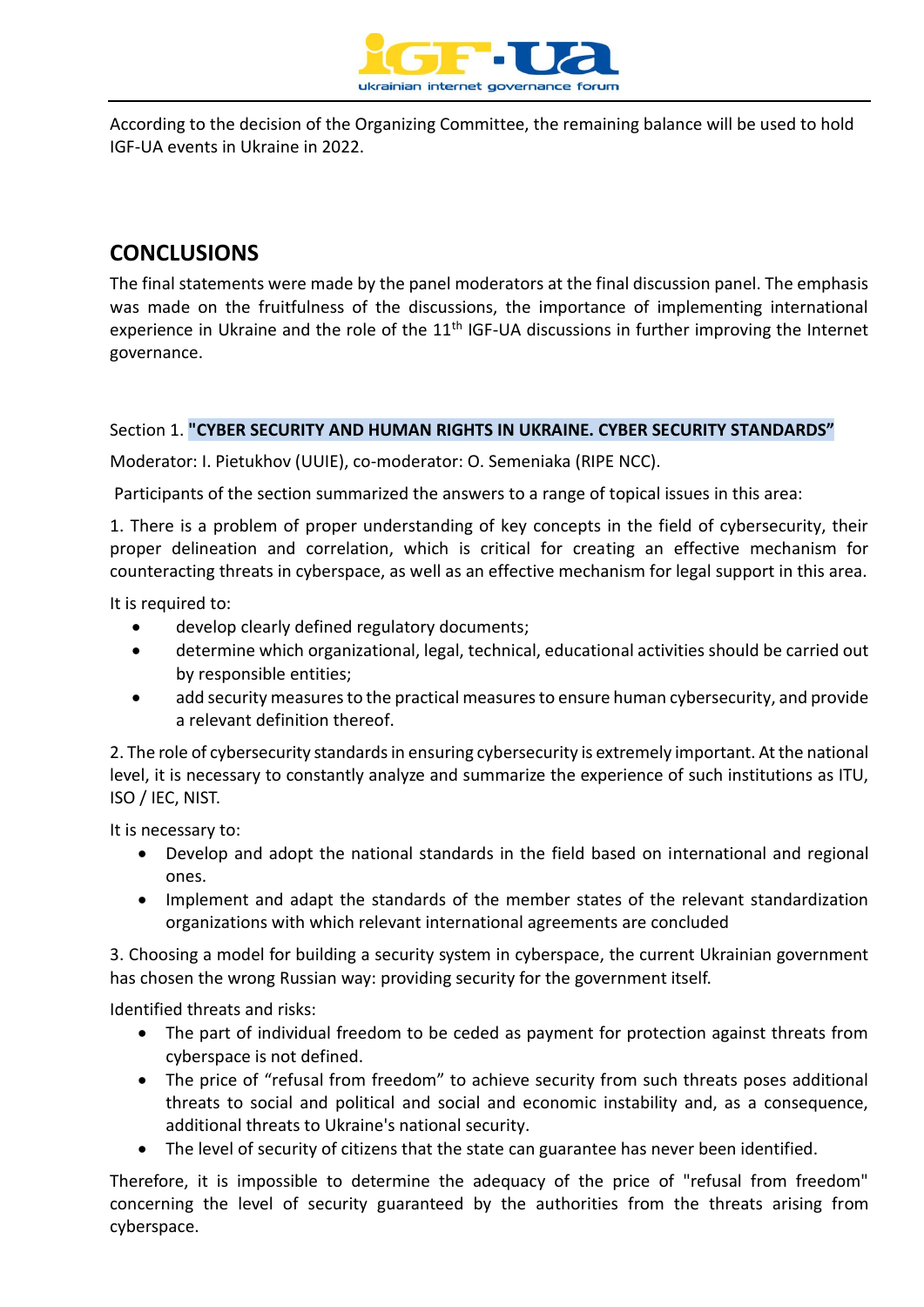

It is recommended for the Ukrainian government to abandon the erroneous and dangerous "Russian" way of forming a security system in cyberspace.

4. The authors of the Law of Ukraine "On Electronic Communications" define the security of networks and services. However, in addition to defining the concept of "security of networks and services", the Law of Ukraine "On Electronic Communications" does not contain criteria (methodology) for defining "security of service in the field of electronic communications".

It is required to approve at the legislative level the following:

- clear, understandable and measurable criteria for the security of electronic communications services.
- the basic principle of work on the Internet, namely the principle of openness.

5. When considering the issue "Risks and threats to the security of critical infrastructure in the information space of Ukraine" the main features of critical infrastructure and information security, as well as practical issues, were considered.

The big risks posed by the draft Law on Critical Infrastructure No. 5219 dated March 9, 2021, were indicated.

The participants of the section suggested that the deputies of the Verkhovna Rada refrain from violating the constitutional rights of citizens and private property.

#### Section 2. **"FREEDOM OF THE INTERNET AND DIGITAL RIGHTS"**

The section was moderated by Vitalii Moroz, attended by Vita Volodovska, Director of the Digital Security Lab, Gulsanna Mamedieva, Director of the Directorate for European Integration of the Ministry of Digital Transformation of Ukraine and Ihor Rozkladai, Deputy Director, Chief Expert in Media Law of CEDEM (the Centre for Democracy and Rule of Law).

Key theses/conclusions:

- At present, the concept of "Internet security" has been gradually displacing the idea of "Internet freedom" as the Internet becomes more fragmented, the countries impose more and more regulations, and this may pose a threat of narrowing of many digital rights, including the right to anonymity.
- A key challenge for the Ukrainian government in the protection of personal data is the implementation of actions and steps to restore the violated rights of users.
- The private sector does not always understand the value of personal data protection, occasionally uses the category of "digital rights", and on providers' websites often instead of privacy policy - only the provision of telecommunications services. At the same time, market leaders are aware of the need to prescribe privacy and personal data protection policies.
- The effectiveness of personal data protection for government institutions (Government Figures) is not the number of fines imposed, but changes in private sector privacy policies. The government sector is interested in clarifying, working with the private sector, so that companies learn to apply the law correctly.
- The private sector in Ukraine will need to prepare for the implementation of the new law on personal data protection. At the same time, the adoption of the Law on Personal Data Protection contains potential risks for the private sector. First, the lack of time in the private sector to implement new practices. Second, there is a lack of clearly stated definitions in the law regarding company liability and possible sanctions.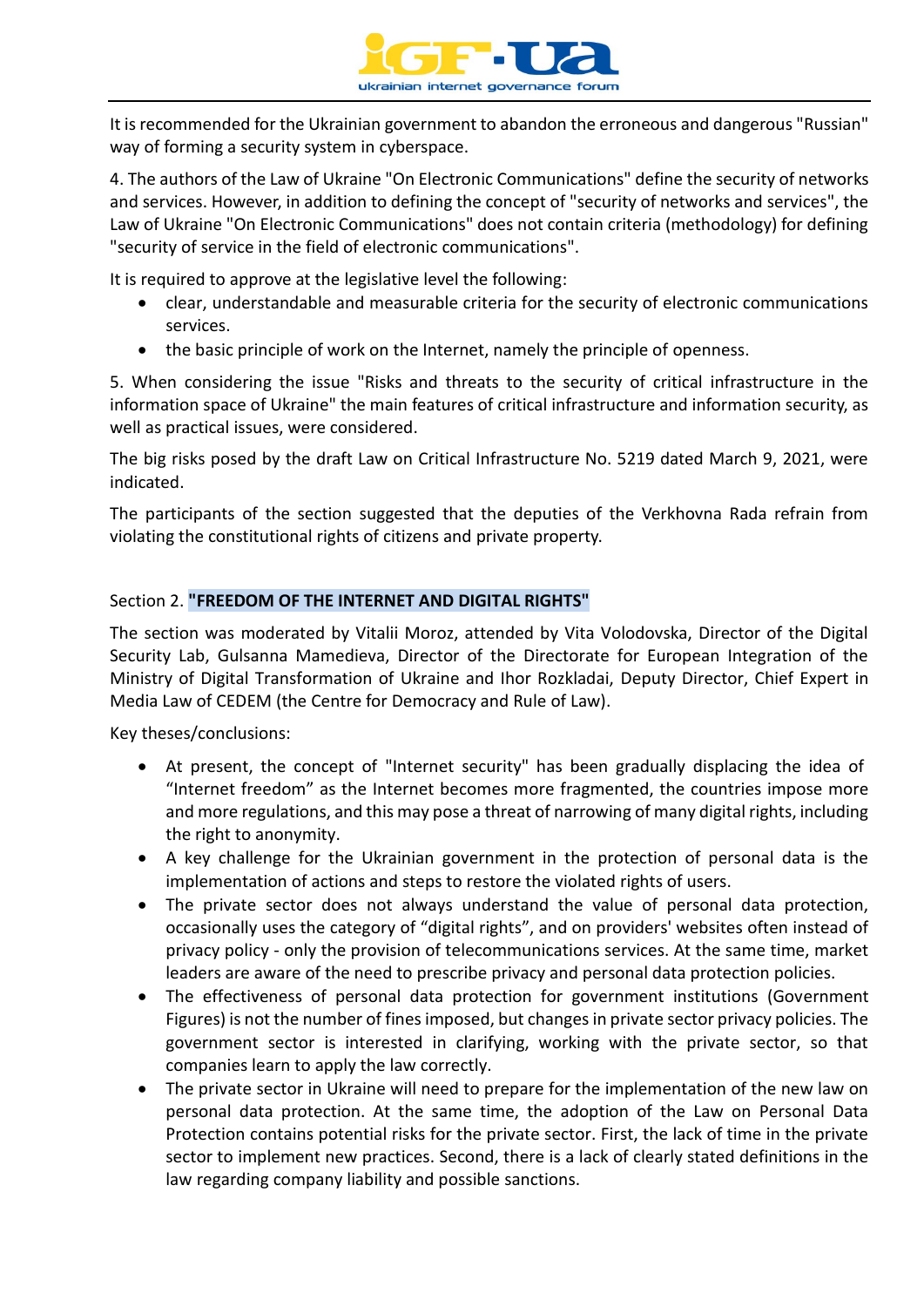

#### Section 3. "**EMERGING TECHNOLOGIES AND ARTIFICIAL INTELLIGENCE"**

The section was moderated by Vitalii Moroz, attended by Tetiana Avdieieva, CEDEM lawyer, Volodymyr Khilchuk, Into-Sana Innovation Manager, COO Lab24.com.ua, Oleksandr Baranov, Doctor of Laws, Head of the Scientific Centre for Digital Transformation and Law of the State Scientific Institution "Institute of Information, Security and Law of the National Academy of Legal Sciences of Ukraine".

Key theses/conclusions:

- Changes in society for the introduction of artificial intelligence (AI) will come much sooner than we expect. Models of artificial intelligence can lead us to anti-utopias like Orwell's or Bradbury's ones, or vice versa – to the functioning of smart cities meeting the needs of the residents
- There is a high probability of class division in the future related to access to data, nonawareness of the value of this data by users may lead to the deepening of this division. The role of large companies will become more significant.
- AI is widely used worldwide in the field of health care, but for Ukraine AI has not been actively used yet, and there are fewer data. At the same time, start-ups in the IT sector have been rapidly developing, focusing on the use of AI.
- AI certification was one of the key issues during the discussion that is establishing basic safety requirements for the use of technology for humans. Certification can be made in several ways, including that by companies on their own.

#### Section 4. **"CYBER-SAFE CITIES, SMART CITIES"**

Moderator: Svitlana Tkachenko, Speakers: Olena Hunko, Head of the Information Technology Department of the Lviv City Council; Solomiia Paslavska, Project Manager of the Ministry of Digital Transformation of Ukraine, Volodymyr Kondziolka, Director of the Drohobych City Institute, Roman Khimich, Expert, Roman Chornenkyi, ELKO Ukraine, Maksym Blagonravin, Hostmaster LLC.

Key theses/conclusions:

- smart cities are built based on the Internet of Things, big data, cloud computing, artificial intelligence, etc., where the Internet becomes their main technology
- application of the concept of smart city and data-based management helps not only to make life more comfortable for the city residents and optimize the management of city infrastructure but also to analyse and reduce inefficient expenditures of the city budget
- it is impossible to ensure equal opportunities and the same level of access to services, cooperation with different departments of the city without increasing digital competence.
- Having a "digital leader" in the community helps to involve stakeholder groups in preparing, adopting and implementing decisions on the use, development and accountability of digital technologies in cities. The task of the relevant ministries is to assist the digital leaders in gaining the necessary knowledge on urban governance and digital transformation.
- The introduction of new technologies carries risks and vulnerabilities in terms of cybersecurity. It is necessary to pay special attention to the safe use of data, to ensure the integrity and quality of basic services, the reliability of information systems.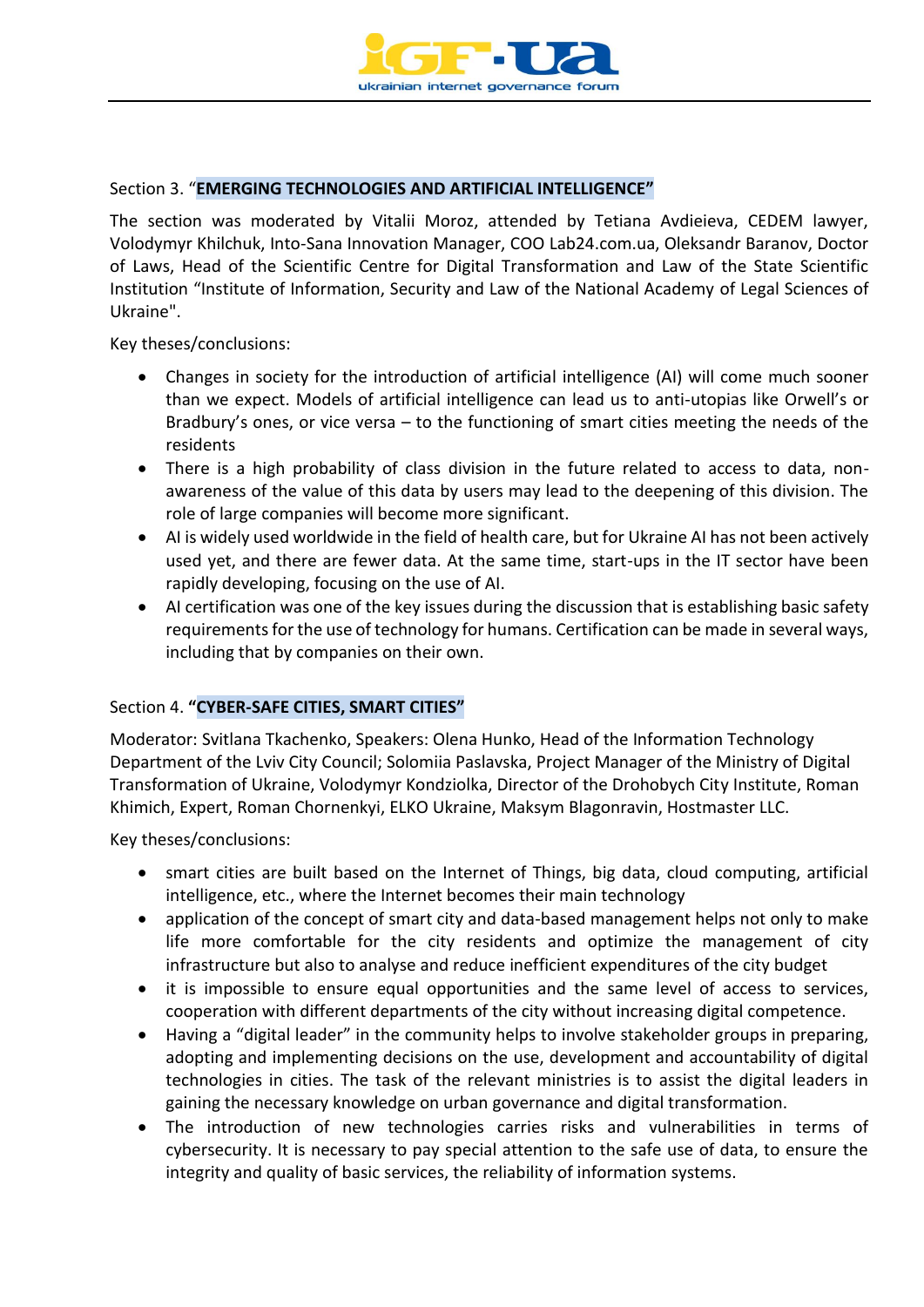

#### Section **5. THE INTERNET OF THINGS AND SECURITY ISSUES"**

Moderator: Yu. Kargapolov (ISOC Chapter Ukraine).

The session was attended by Wout de Natris – a world-renowned security expert, Chairman of the Cybercrime Working Group at RIPE NCC, Chairman of the IGF Dynamic Coalition for Internet Standards, Safety and Security; Baranov O.A - Doctor of Law, Head of the Research Centre for Digital Transformations and Law of the Research Institute of Informatics and Law of the National Academy of Legal Sciences of Ukraine; Peter Waher – a world-renowned expert in the field of cybersecurity IoT, developer of IoT systems, a consultant on IoT implementation, author of books on IoT; Mark Carvell – a world-renowned Internet Governance expert having extensive experience in the UK, who coordinates UK government support for the IGF and is a member of the IGF Steering Committee, and represents the UK in ITU and other multilateral Internet Governance forums.

The "Internet of Things and Safety Issues" session began with the announcement of participants who are widely known international specialists in the development of IoT technologies and counteracting cybercrimes. A range of issues for discussion was defined. The session was included in the agenda of preparation for holding IGF 2021 in Katowice and was to show the relevant agenda issues, including the work of the DC-ISSS [\(https://www.intgovforum.org/multilingual/content/dynamic-Coalition-](https://www.intgovforum.org/multilingual/content/dynamic-Coalition-Tone-InTernet-Standards-Security-and-Safety-DC-ISSS)[Tone-InTernet-Standards-Security-and-Safety-DC-ISSS\)](https://www.intgovforum.org/multilingual/content/dynamic-Coalition-Tone-InTernet-Standards-Security-and-Safety-DC-ISSS). Therefore, the issues that were viewed at the session were relevant for the global IGF agenda and included framework aspects, technical, technological, organizational, and procurement aspects of standardization and implementation of BCP.

At first, the sessions covered issues that can be attributed to the Framework in the activities of the DC-ISSS. Wout de Natris spoke about the goals and objectives, as well as the results of the Coalition obtained during the first year. The results of the survey were presented, which characterized the most problematic IoT security issues from the point of view of surveyed professionals around the world and various stakeholders. It is noted that the task of the Coalition is not to develop specific means of countering harmful effects but to determine the directions and trends on which the efforts of various stakeholders and actors should be focused to prevent the occurrence of threats.

Peter Waher spoke about the experience of implementing projects, technical regulation and standardization policies; he pointed out that the practice of responding to unauthorized implementations in the IoT systems falls predominantly on the reactive response to the threats that have already occurred. There are very few means to counteract new threats. A big security issue exists on the task loop of authentication and authorization of access rights to objects of the IoT systems.

Mark Carvell reported about the approach to the creation of regulatory rules, which would enable building a comprehensive system of support for the safe IoT environment. Mark Carvell presented the thesis of "Security by Default" and a set of relevant IoT security actions that must be taken by all stakeholders involved in the provision of IoT security.

One of the proposals that sounded during the discussion was the creation of the National Internet Governance Steering Committee, which would include different actors on the principles of multistakeholderism. The decision of such a committee must be made on the principle of consensus. The tasks of such a committee may include the development and implementation of harmonized specific Internet governance policies, learning and adaptation of the best current practices for the application of Internet Governance in the country.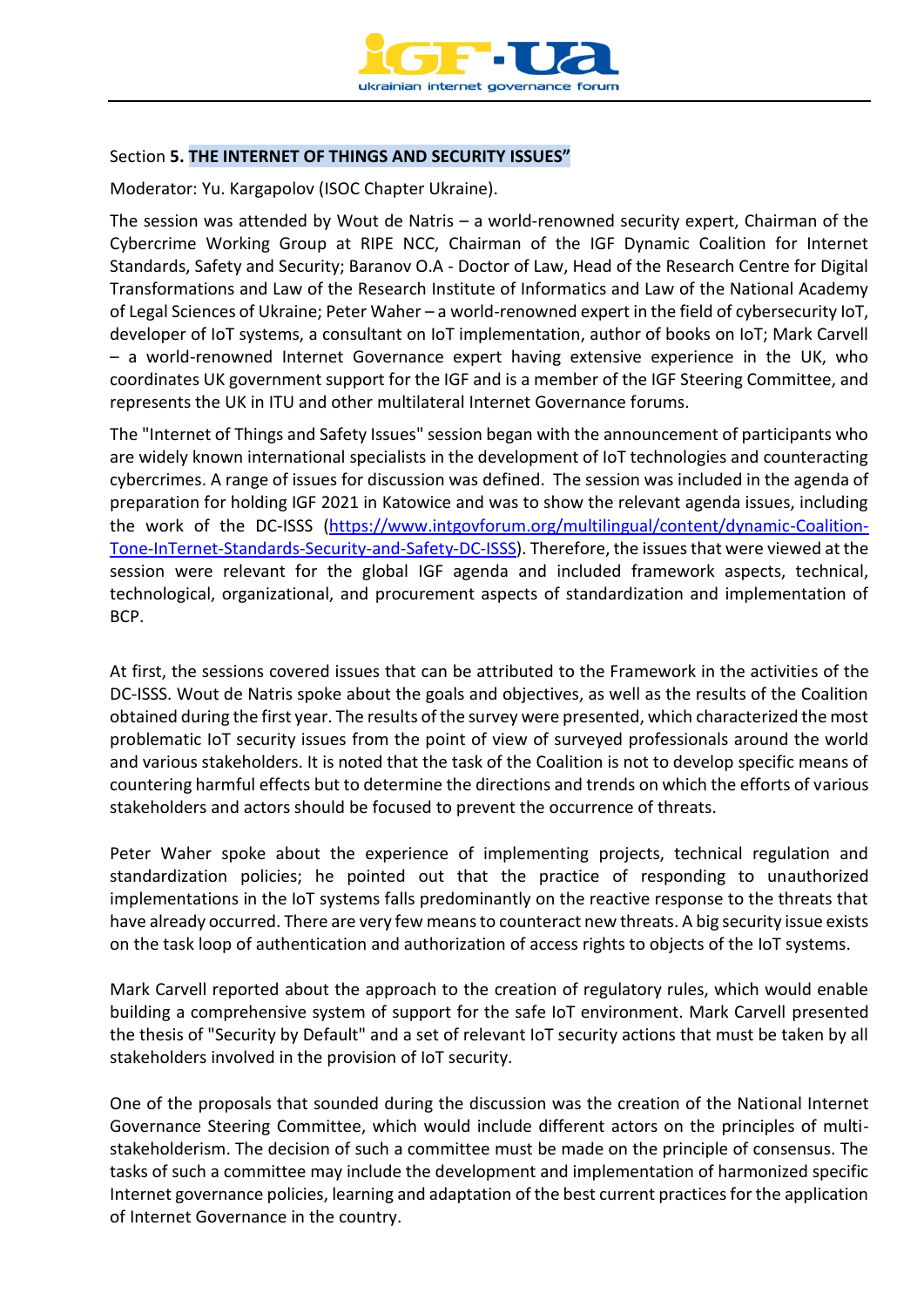

Wout de Natris called on Ukrainian developers and users of the IoT systems to join DC-ISSS, noting that such work will allow being involved in modern trends and enriching the materials being prepared by the Coalition.

#### Section **6. " TRENDS IN THE DEVELOPMENT OF INTERNET GOVERNANCE"**

Moderator: Yu. Kargapolov (ISOC Chapter Ukraine).

The session was attended by: Grigory Saghian – a famous expert in the field of Internet Governance, Vice-Chair of the ISOC Chapter Armenia; Andrii Paziuk – a Doctor of Science, well-known expert and specialist in the field of international information law and communication law, cyber-law, Internet Governance; Valeriia Filinovich – a Doctor in Law, well-known Ukrainian expert in Internet Governance, copyright, industrial property law, Internet law, cybersecurity, information law; Roman Perun – a founder and CEO of the National Operator of Network Slicing "IT-KARKAS", founder of the International IT Forum "IT-KARKAS", All-Ukrainian IT-Forum of the System Administrators

The session included a discussion of the issues that define the architecture of the Internet and the challenges that remain unresolved Internet issues, legal issues of the Internet, new concepts of Internet Governance, issues related to the market access to technical and technological solutions and how they affect organizational and administrative regulatory processes access and development of technologies for access to Internet services.

Grigory Saghian spoke about the experience of implementing Internet Governance principles and policies in Armenia. He informed about the process of establishing a permanent commission on the Internet issues established by the initiative of ISOC Chapter Armenia by the Order of the Cabinet of Ministers. The commission includes various stakeholders, the balance of interests is maintained by delegating a proportionate number of representatives of government agencies, business, academia, etc., and decisions are made by consensus.

Andriy Paziuk spoke about the models of creating a national cybersecurity centre. In the UK, participants include both the large market players and small and medium market members. The state is conducting explanatory work. The policies of such centres, which include business and educational institutions, are not aimed at blocking resources, but rather at developing the content. In Ukraine, the trend is aimed at monopolizing the state's cybersecurity efforts. The best practices of Europe, America, and Asia are that the state implements the model of "cybersecurity as a service", which is based on the described centres. There was a proposal to reflect this concept in the draft law on cybersecurity.

Discussion of such a model on the example of the Petya virus attack showed that such an existing model of countering threats in Ukraine is ineffective and is aimed not at forming mechanisms for developing and operational protection against new threats, but rather at blocking already known ones. Participants noted that after the Petya virus attack, the authorities did not change their approach to countermeasures.

Valeria Filinovich spoke about the protection of personal data and trends that are typical for modern market development.

An analysis of the current situation in the field of personal data protection was provided, in particular, that of the lack of effective legislation in Ukraine to combat the leakage of personal data, abuse and manipulation of personal data; on the inconsistency of Ukrainian norms with the provisions of the GDPR, the lack of the right to trust, clear definitions of the controller and operator of personal data, etc. The trend in the development of the Internet is that the rights of consumers of services should be protected at the national and international levels.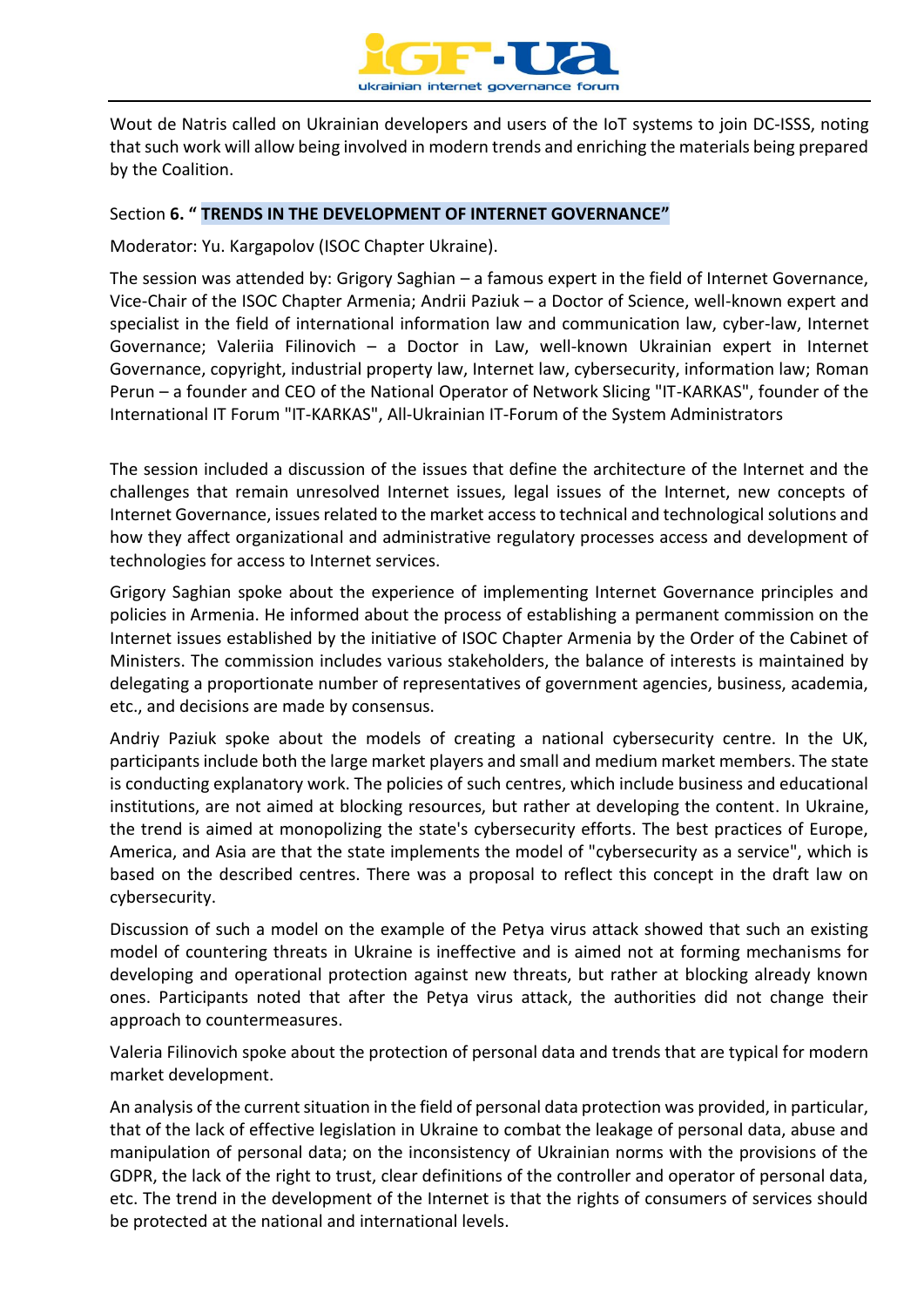

There was a proposal to support the provisions of the draft law on amendments to existing regulations on personal data protection.

Trust's Ecosystem remains the main trend in creating an effective Internet Governance system at the national level.

Roman Perun pointed out that the modern market of Internet services has stopped growing on the one hand, and on the other hand, it is characterized by the lack of breakthrough ideas. Therefore, from the practical side of the Internet operator's work, trends in the field of Internet management are to create mechanisms for new markets and their further development. A practical example is a project of creating an infrastructure operator in the market of services to the final consumer. Experience shows that this may be a new trend in building a system of relationships between operators based on the implementation of win-win strategies. It was emphasized that the creation of such a market will be reflected in the creation of new financial and economic models of relationships with a large number of condominiums.

The participants of the session noted that there is no platform for permanent dialogue between state authorities and the rest of the stakeholders and this is an undesirable trend in the development of the Internet market in Ukraine.

#### Section **7. "TELECOMMUNICATIONS INFRASTRUCTURE; IMPLEMENTATION OF THE LAW OF UKRAINE ON ELECTRONIC COMMUNICATIONS"**

Moderator: O. Harutyunyan (The Ukrainian Internet Association).

The session was attended by: Oleksandr Fedienko (Deputy Chairman of the Verkhovna Rada Committee on Digital Transformation); Andrii Semenchenko (member of the National Commission for the State Regulation of Communications and Informatization); Viktoria Troshchenko (member of the National Commission for the State Regulation of Communications and Informatization); Mykola Tkachenko (member of the National Commission for the State Regulation of Communications and Informatization); Yurii Matsyk (Director of the Directorate for Digital Infrastructure Development of the Ministry of Digital Transformation), Oleksandr Savchuk (Chairman of the Board of InAU); Hnat Serhuta (Head of Regulatory Relations and Strategy at LIFECELL).

The session discussed the issues in the context of the implementation of the Law on Electronic Communications and the adoption of the Law of Ukraine on the Regulator:

- how the network sharing will work
- procedure for identifying and defining the markets
- protection of small and medium business and economic competition,
- methods of counteracting the expulsion of small players from the market,
- settlement of disputes between providers of electronic services and networks in the field of access to telecommunications infrastructure (National Commission for the State Regulation of Communications and Informatization as an arbitrator),

Ways to improve the legal framework in the field of access to telecommunications infrastructure were also discussed, including the need to amend the Law of Ukraine on Access to Construction, Transport and Electricity Facilities to develop telecommunications networks.

The emphasis was made on the threats to the implementation of state programmes of digitalization and internalization of villages in the context of the decision of the Kyiv District Administrative Court on the actual introduction of a non-market duty on wire and cable products over 20% by judicial reversal of the Interdepartmental Commission on International Trade.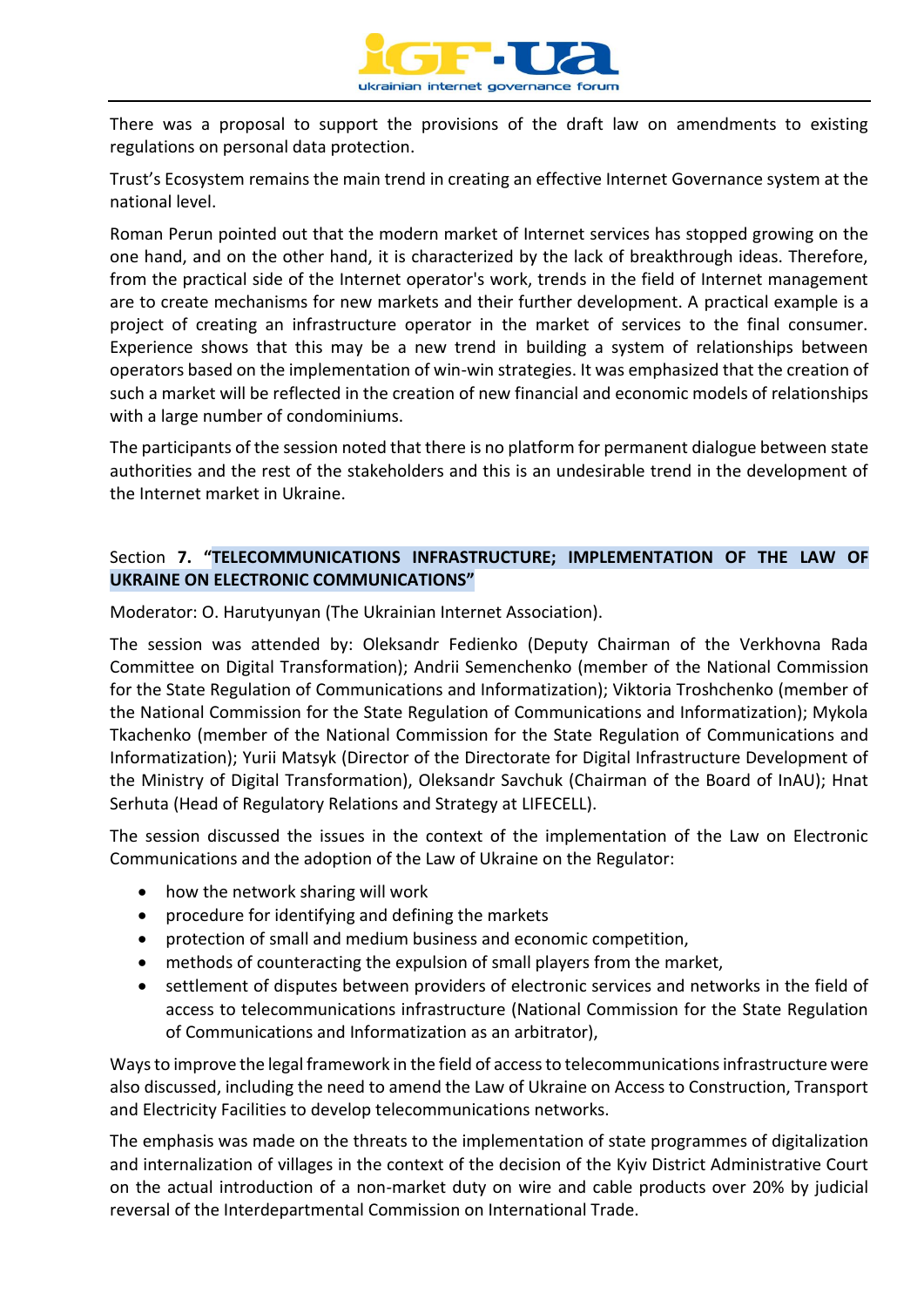

It was also noted that the increase in tariffs for access to the telecommunication cable ducts of JSC Ukrtelecom should be preceded by economic justification and appropriate calculations.

#### Section **8. "STAKEHOLDERS OF UKRAINE'S INTEGRATION INTO THE SINGLE DIGITAL MARKET (ROLE OF USERS)"**

Moderator: O. Prykhodko (International NGO "European Media Platform").

The session was attended by: Oleksandr Fediienko (Deputy Chairman of the Verkhovna Rada Committee on Digital Transformation); Yulia Hariacha (Ministry of Digital Transformation), Olha Kvashuk (International Renaissance Foundation), David Frochi (Director for European Government and Regulatory Affairs, ISOC), Oleksii Semeniaka (RIPE NCC), Mikhail Anisimov (ICANN), Olha Bolshakova (NAM), Oleksandr Isavnin (Free Moscow University).

It was noted that Ukraine has made significant progress on the path to the EU Digital Single Market and has a chance to become the first of the third countries to receive access to the EU's internal digital market. This still requires a lot of effort, and the level of progress in different areas is very different (the greatest progress has been reached in the field of trust services, and the least one has been reached in the field of audiovisual services).

Solving the problem of audiovisual services is possible only by making a political resolution of the parliament on the implementation of European norms in Ukrainian legislation; in other areas more pressing issues include the interpretation of existing legislation, cooperation in a multi-stakeholder environment, taking into account the opinions of all stakeholders.

In this environment, decisions are made through a variety of mechanisms, and working with the larger community requires sufficient attention to bottom-up mechanisms and more active involvement of Ukrainian stakeholders in decision-making processes at the European and international levels (including through greater cooperation with the European Commission, Internet Society, ICANN communities, RIPE NCC, International Renaissance Foundation, etc.).

Such decisions, in their turn, must clearly distinguish the content and infrastructure levels of cyberspace.

#### Section **9. "COVID-19 AND DIGITAL TRANSFORMATIONS"**

Moderator: O. Prykhodko (International NGO European Media Platform), D. Kohmanyuk (Hostmaster).

The session was attended by: Sean Brian Townsend (Ukrainian Cyber Alliance); Lilia Oleksiuk, (freelance adviser to the Verkhovna Rada Committee on Digital Transformation); Anastasia Tkachuk (moderator IV Youth IGF-UA).

The COVID-19 pandemic has significantly accelerated the pace of digitalization of our lives, and neither governments (lacking an understanding of cybersecurity threats and the need to protect personal data) nor the population (lacking digital literacy and cyber hygiene skills) was prepared for this.

Further digitization should take into account the risks of discrimination against certain segments of the population and make it impossible for government digital solutions to be unalterable. Digital solutions should be aimed at avoiding the danger of centralizing information and sharing risks and taking into account the world best practices.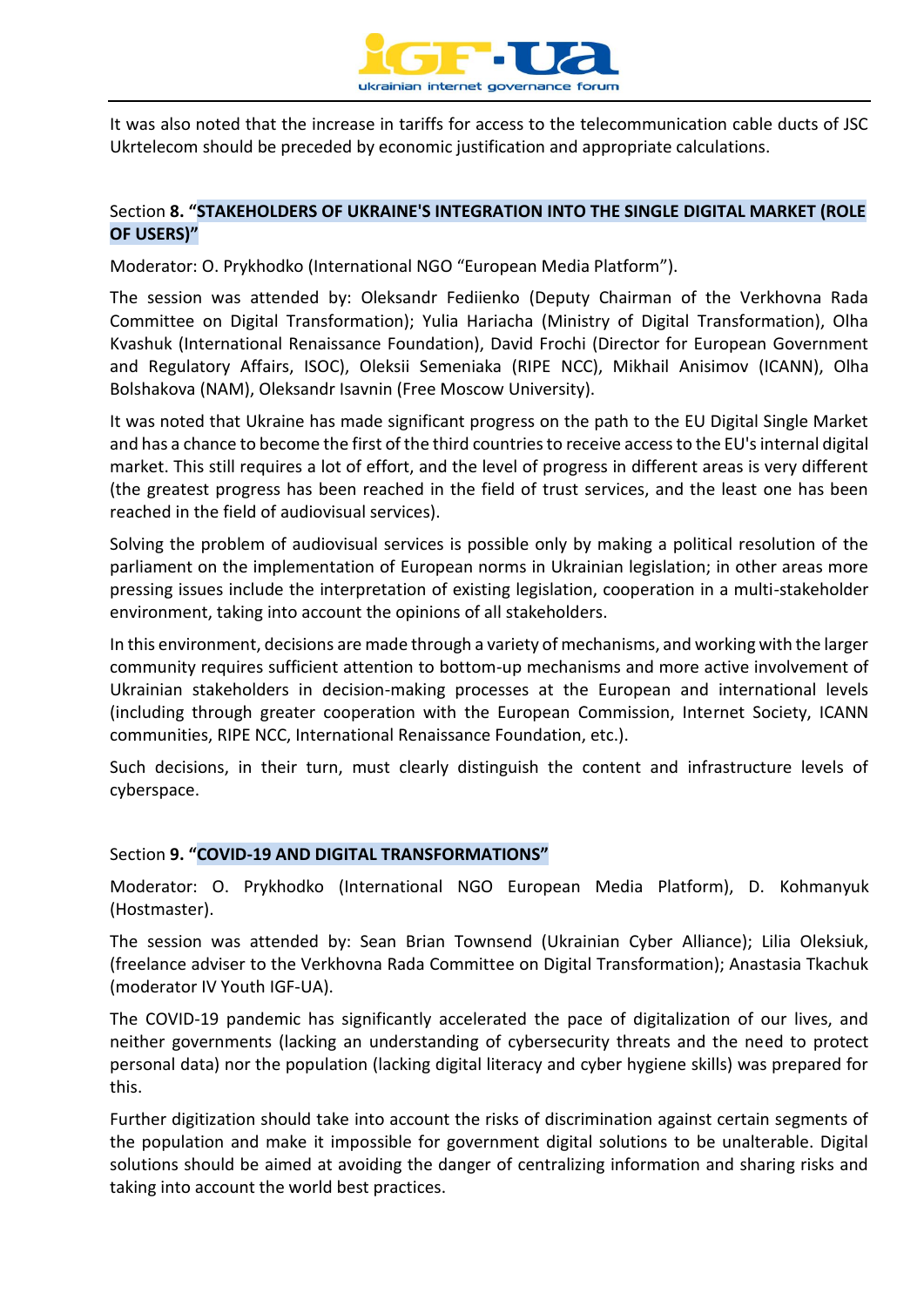

#### Section 10. "**THE IMPACT OF POLICY ON THE INTERNET AND INTERNET TECHNICAL SOLUTIONS**"

Moderator: Svitlana Tkachenko (Hostmaster), co-moderator Oleksii Semenyaka (RIPE NCC).

The section was attended by Mandy Carver (Senior Vice President for cooperation between Governments and Intergovernmental Organizations, ICANN); Veni Markowski (ICANN Vice President); Mikhail Anisimov (ICANN Senior Manager for Eastern Europe and Central Asia), Vesna Manojlovic (Community Builder RIPE NCC), Oleksandr Isavnin (Moscow Free University).

Conclusions of the section:

- States increase their activity on the Internet by introducing new regulations.
- These regulations do not always contribute to the development of the Internet; sometimes they significantly interfere with its work, and sometimes they are little implemented or not implemented at all at the current level of technology development.
- In this situation, the lack of dialogue with other stakeholders (primarily the technical community) leads to fatal consequences for the "network of networks", which is the Internet. The process of developing policies and regulations must be very careful and take into account the technical principles of the Internet infrastructure.
- At the same time, the Internet cannot be a "dictatorship of engineers."
- The end-users must be the real beneficiaries. At the same time, the processes of setting up the Internet must identify discriminated groups of users and eradicate the identified discrimination.
- I\* organizations are actively involved in these activities within the mandates they have received from the online community. Thus, it is the civic activity of the Internet community that is the cornerstone of the balance system on the Internet.

#### Section 11. "**INTERNET STANDARDS: WHERE IT COMES FROM, WHO CREATES, HOW IT WORKS, WHETHER UKRAINE PARTICIPATES IN THE DEVELOPMENT OF STANDARDS"**

Moderator Oleksii Semenyaka (RIPE NCC), co-moderator Svitlana Tkachenko (Hostmaster)

The section was attended by: Oleh Muravskyi (RIPE NCC), Dmytro Beliavskyi (Red Hat) and Maria Pleskach (online community, PhD).

Experts discussed in detail how Internet standards are created in:

- Internet Engineering Task Force (IETF)
- the RIPE community
- organizations responsible for developing cybersecurity.

The latest results of some groups for the development of the TLS and ESNI standards were presented and it was clarified what are the goals and objectives of these bodies, how the standards are discussed and approved.

Standards development teams are open to participation and collaboration. The Technical Community of Ukraine needs to be more actively involved in all processes of development, discussion, approval of IETF standards and RIPE policy. We expect support from the state and concrete steps to promote this participation, for example, through the provision of targeted grants.

The participation of not only engineers and technicians but also that of the representatives of the legislature and standardization bodies is important. Development of national standards based on the work of international committees and taking into account thereof will ensure the compatibility and development of the national system. The inconsistency and unconformity of the national standardization system with international systems is becoming a factor hindering its development.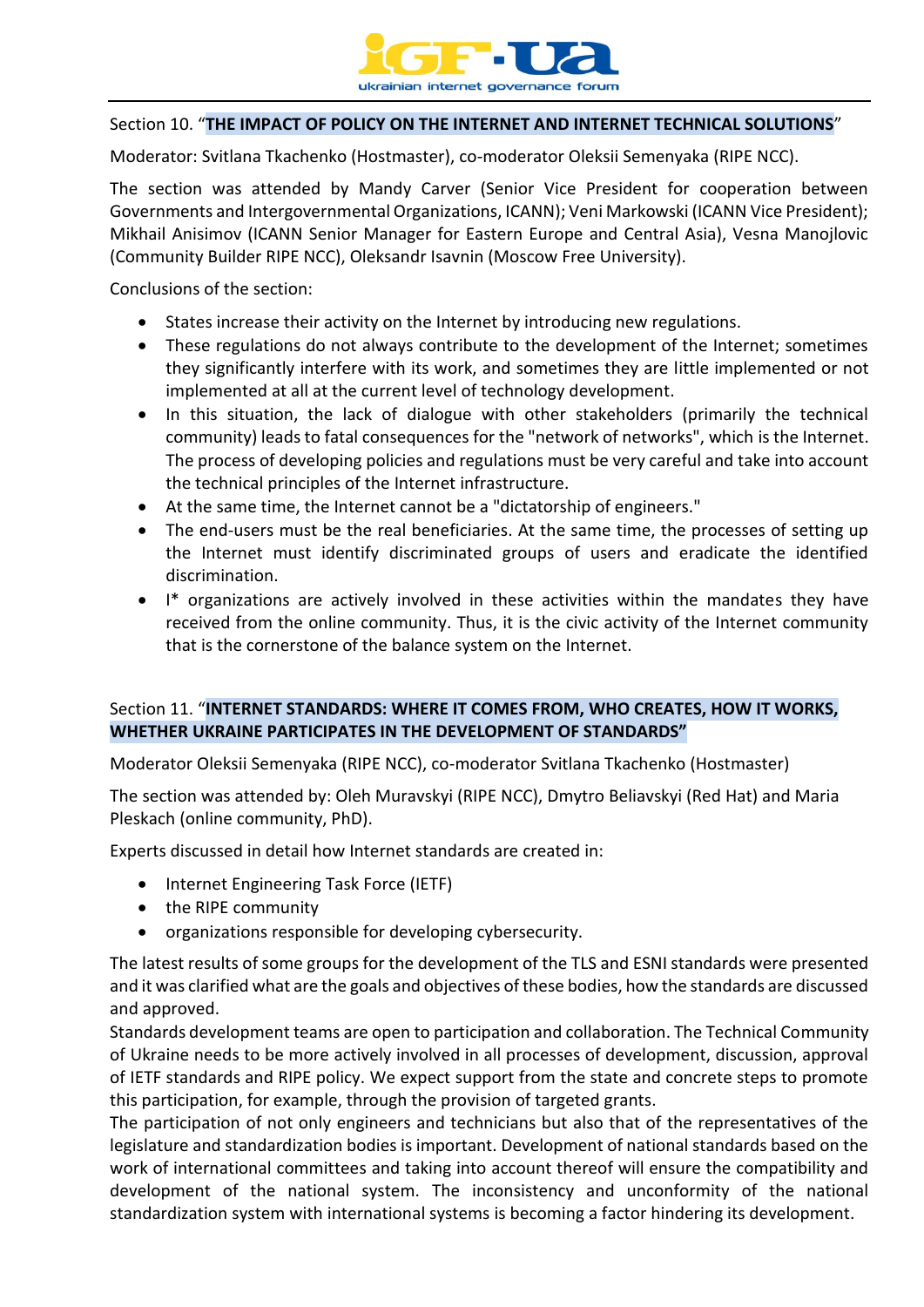

It is also important to note that the main working language is English. It is a language of international cooperation, and for the development of standards, it is almost the only opportunity to cooperate. Therefore, steps are needed to be made by the state and business to improve the training professionals in the English language to reduce the language barrier.

#### **REPORT ON THE PREPARATION AND CONDUCT OF THE FOURTH UKRAINIAN YOUTH FORUM ON INTERNET GOVERNANCE**

#### **Introduction**

The fourth Ukrainian Youth Internet Governance Forum (Youth IGF-UA) was held online on November 10, 2021, in Kyiv. The core mission of the conference was to involve young people in developing solutions to current problems of Internet governance - from understanding key issues to event planning and active participation.

Near 60 participants took part in the 4th Youth IGF-UA, representing government agencies, international organizations, the private sector, civil society, academic and technical community, and the media. Young Ukrainian people got an opportunity to learn about the youth projects from reliable organizations, like RIPE NCC, Internet Society, ICANN as well as share their experience of participating in these programs. Among other topics, we also discussed the development of the green internet in Ukraine, the gamification of the future from the digital and real-life point of view, and who is responsible for delivering internet services of high quality in different regions.

#### **Organizational Process**

The activity of the Initiative Group is based on the "Code of Conduct of the Youth Coalition on Internet Governance (YCIG)"

"Code of Conduct of the Youth Coalition on Internet Governance (YCIG)": <https://ycigweb.wordpress.com/code-of-conduct/>

Ukrainian translation is here:<https://youth-igf-ua.org/>

The initiative group of the Ukrainian Youth Internet Governance Forum was created in February 2018 as a result of consensus between participants and supporters of the Youth IGF-UA Pro event held on October 5, 2017, in Kyiv. During the event, experts discussed the establishment of a new platform for young people's engagement in Internet Governance. For that to happen at Youth IGF-UA (February 2018) Valerie Dubitskaya (European Media Platform) initiated the creation of the Youth IGF-UA Multistakeholder Organizing Team. Messages about this initiative were sent to VIII IGF-UA (October 6, igf-ua.org), IGF Secretariat, EuroDIG, SEEDIG.

The founding of the Fourth Ukrainian Youth Internet Government Forum (IV Youth IGF-UA) began on October 27, 2021, on the basis of the decision of the Organizing Committee of the Ukrainian Internet Forum IGF-UA). Anastasia Tkachuk, an independent expert, representative of the Youth IGF-UA Initiative Group, a member of the Ukrainian Internet Governance Forum Organizing Committee, was appointed a moderator of the event.

#### **Participants**

Since the IV Youth IGF-UA was held online in the videoconference format, participants could join either via the Adamant platform or by watching the video stream on YouTube.

To be able to participate in the discussion and ask questions, a participant had to register via the online form. There were 111 registrations and 62 attendees at the event. Many registered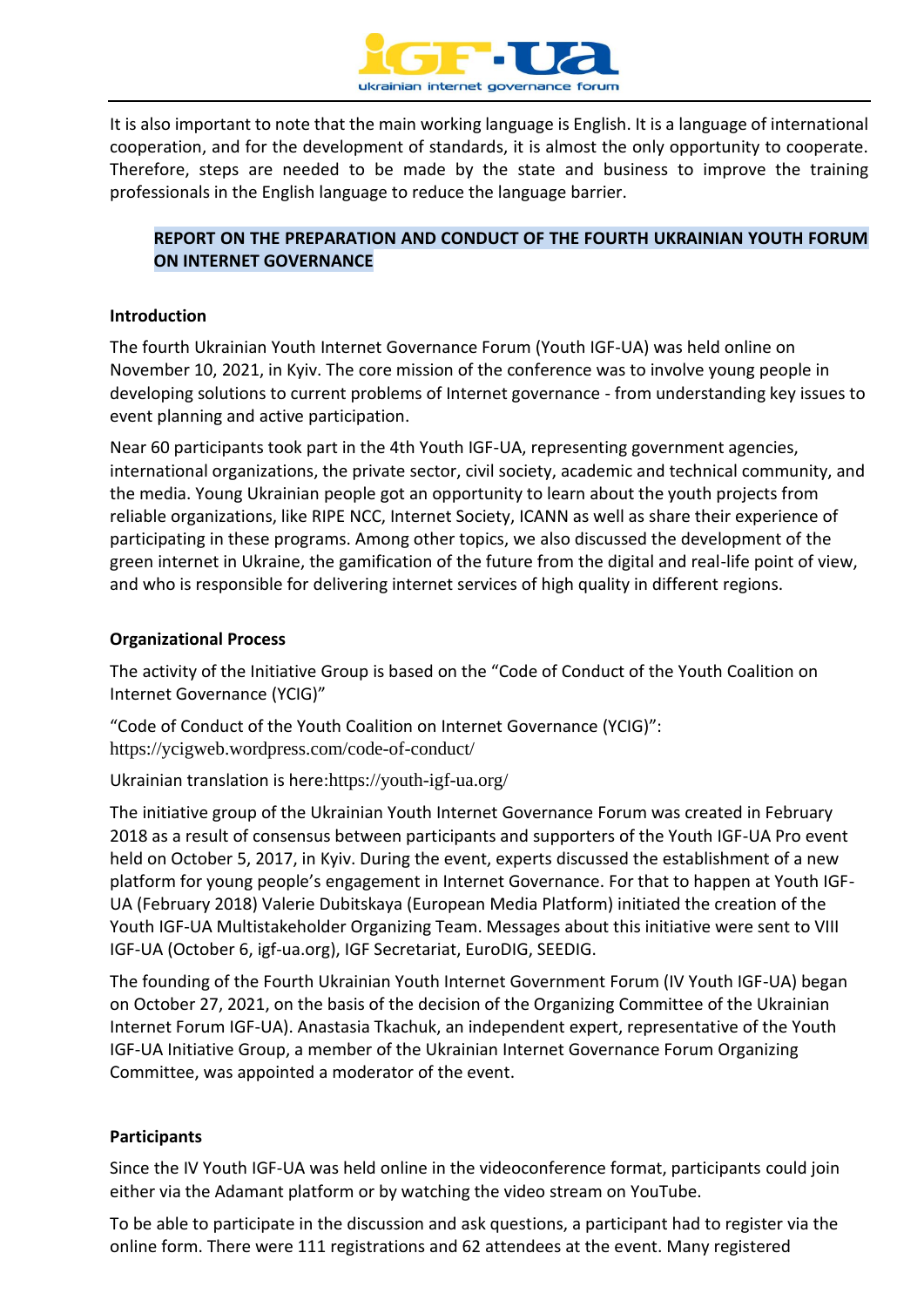

participants were not able to join us via the Adamant platform because of technical issues. They followed the forum via a YouTube video stream.



До якої групи стейкхолдерів ви себе відносите? | What group of stakeholders do you belong to?



#### **Financial issues**

IV Youth IGF-UA supporters and sponsors provided the necessary resources within the framework of the preparation and holding of the Forum.

#### **Conclusions**

Information about the event date, topics, and terms of participation was shared through the Youth IGF-UA official website (https://youth-igf-ua.org), Facebook page

(<https://www.facebook.com/YouthIGFUA>), as well as through the information channels of the Junior Academy of Sciences of Ukraine, Kyiv National University of Trade and Economics, and other information channels.

The terms of participation in the Youth IGF-UA was completed in accordance with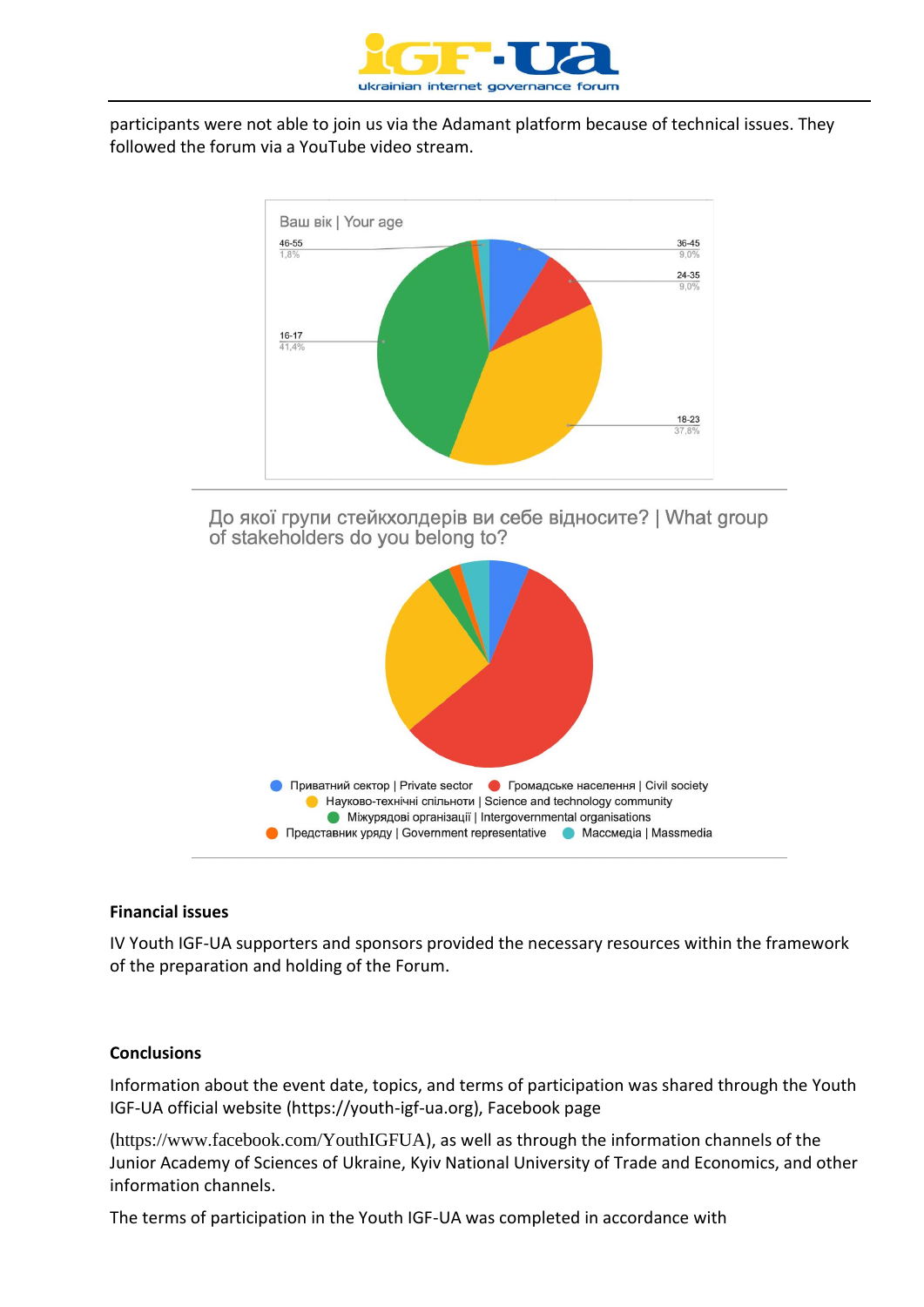

Fundamental Principles of the Youth Coalition for Internet Governance (prescribed in the Statute and the Code of Ethics).

The initiative group received 12 proposals for topics for discussion. On the basis of the received applications the following program was formed:

- 1. Welcome word from organizers and sponsors (Alex Semenyaka, Mikhail Anisimov, Vitaliy Moroz, Valentin Protopopov, Alejandra Prieto)
- 2. Section 1: Youth Programs by Internet Society (Alejandra Prieto), RIPE NCC (Alex Semenyaka), ICANN (Mikhail Anisimov).
- 3. Section 2: Green Interned (Valentyn Protopopov)
- 4. Section 3: Cybersecurity from the point of view of Ukrainian youth (Ilya Pravosud)
- 5. Section 4: Experience in participating in the international youth programs (Valeria Dubytska, Eileen Kwiponya, Lisa Kukowska)
- 6. Section 5: Gamification of the Future (Pavlo Kravchenko, Natalia Katashynska)
- 7. Section 6: Internet 101 (Vahan Hovsepyan)
- 8. Summing up (Anastasiia Tkachuck, Oksana Prykhodko)

The moderator of the event was Anastasiia Tkachuk, an independent expert, representative of the Youth IGF-UA Initiative Group, a member of the Ukrainian Internet Governance Forum Organizing Committee.

In accordance with the decision of the Organizing Committee of IGF-UA, all participants of Youth IGFUA were given the opportunity to send reports or abstracts for a printed collection of IV Youth IGF-UA reports (in accordance with MAS standards).

During the registration, participants were asked to answer some questions about the influence of the COVID-19 pandemic on their life. The questions and the results are presented below:

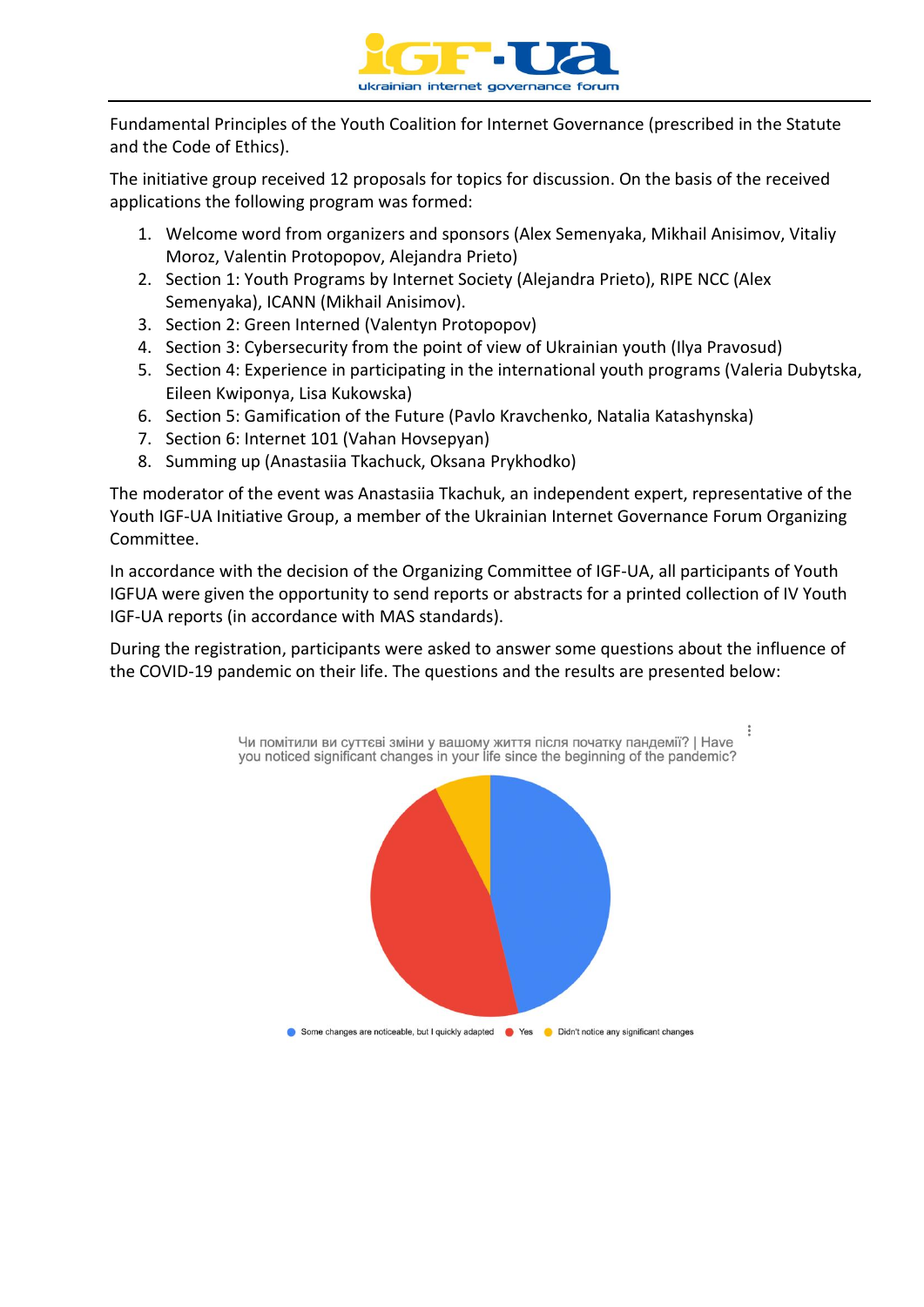

Особисто Ви відчуваєте переваги навчанню/роботі онлайн чи це створює вам додатковий дискомфорт? | Do you personally feel the benefits of studying/working online or does it create additional discomfort for you? I it is more convenient for me to study/work online I like to study/work online, but I want to return to my school/university/office soon Using online technology to study/work takes more time and effort @ 50/50 it is necessary to make an adequate search for on-line and face-to-face knowledge. So it will be more efficient ● The combined type of training / work has significant advantages over individual types

During the IV Youth IGF-UA, we discussed many important issues that require the participation of the young generation and the following messages were formed:

The online format of work and study is not a panacea for pandemic challenges. People feel discrimination against their rights and mental pressure when they can not participate in the study processes and visit events offline. The educational system needs a combination of online and offline formats.

Renewable energy is a must for Ukraine in the current circumstances. For now, the industry is quickly evolving and young people should realize their abilities in the sphere.

To aware the young generation about the possible cyber threats, we need a robust government program. But we can start with meetings with students and their parents. People should know how to identify, prevent, and where to report cybercrime.

The Game Theory is widely used in different spheres of our lives, starting from the social networks to the educational system. The gamification of the future is already in process and it can go either a digital way (eg: Metaverse) or usual offline format (Krytycotiki).

To protect your rights on internet services of high quality, you should know who is responsible for this in your country. This information should be widely spread and easily accessible.

*Videos and presentations IGF-UA-2021 are available at: [https://i-ua.tv/projects/igf-ua/28047-](https://i-ua.tv/projects/igf-ua/28047-12-i-ukrainskyi-forum-z-upravlinnia-internetom) [12-i-ukrainskyi-forum-z-upravlinnia-internetom](https://i-ua.tv/projects/igf-ua/28047-12-i-ukrainskyi-forum-z-upravlinnia-internetom)*

 $\overset{\circ}{\circ}$